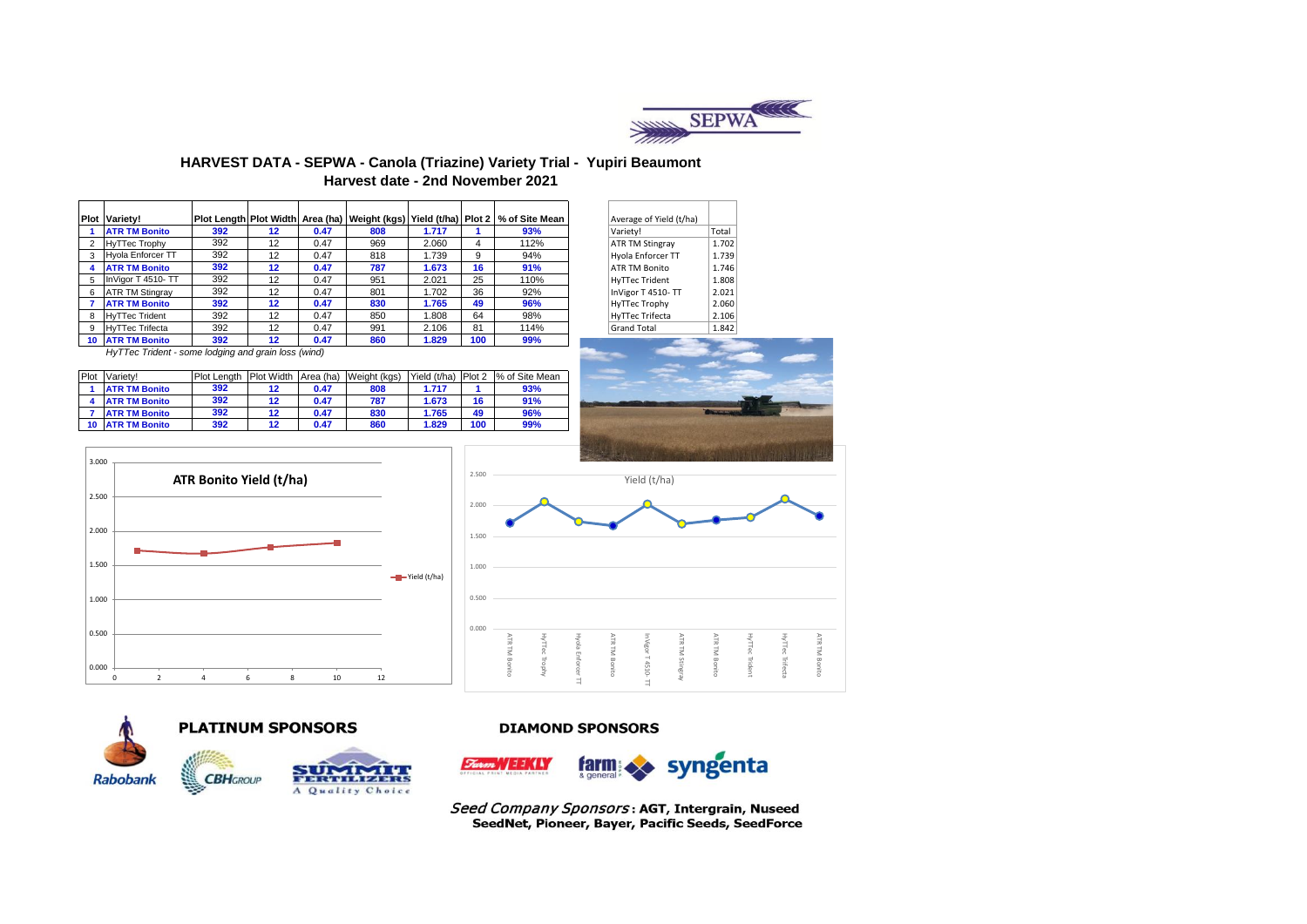



| <b>Plot</b> | Variety                  | <b>Triat</b>     | <b>Maturity</b>   | Yield (t/ha)<br>(adj moisture) | % of Site<br>Mean | Protein % | Oil % |
|-------------|--------------------------|------------------|-------------------|--------------------------------|-------------------|-----------|-------|
|             | <b>ATR TM Bonito</b>     | Triazine, Open   | Early - Early Mid | 1.70                           | 94%               | 26.1      | 41.9  |
| 2           | <b>HyTTec Trophy</b>     | Triazine, Hybrid | Early - Mid       | 2.02                           | 112%              | 23.9      | 41.1  |
| 3           | <b>Hyola Enforcer CT</b> | Triazine, Hybrid | Mid - Early       | 1.71                           | 95%               | 23.3      | 44.0  |
| 4           | <b>ATR TM Bonito</b>     | Triazine, Open   | Early - Early Mid | I.64                           | 91%               | 27.7      | 39.9  |
| 5           | InVigor T 4510-TT        | Triazine, Hybrid | Early - Mid       | l.96                           | 108%              | 25.3      | 38.3  |
| 6           | <b>ATR TM Stingray</b>   | Triazine, Open   | Early             | 1.69                           | 93%               | 23.9      | 43.7  |
|             | <b>ATR TM Bonito</b>     | Triazine, Open   | Early - Early Mid | 1.75                           | 97%               | 24.5      | 43.8  |
| 8           | <b>HyTTec Trident</b>    | Triazine, Hybrid | Early             | 1.75                           | 96%               | 24.3      | 36.4  |
| 9           | <b>HyTTec Trifecta</b>   | Triazine, Hybrid | Mid - season      | 2.09                           | 115%              | 23.9      | 44.5  |
| 10          | <b>ATR TM Bonito</b>     | Triazine, Open   | Early - Early Mid | 1.81                           | 100%              | 26.1      | 41.9  |

*Yield, Protein and Oil adjsuted for moisture - average moisture 7.5 %*

*HyTTec Trident - some lodging and grain loss (wind)*

| Site Mean (t/ha)                       | 1.812  |
|----------------------------------------|--------|
| Probability                            | 0.07   |
| <b>Least significant difference 5%</b> | 0.2491 |
| CV <sub>6</sub>                        | 3.9    |

|                          | <b>Site Details</b>      |          |                  |      |       |
|--------------------------|--------------------------|----------|------------------|------|-------|
| <b>Soil Description:</b> | Heavy                    |          | January          | 40   |       |
| Date Sown:               | Thursday, 22 April 2021  |          | February         | 23   |       |
| <b>Harvested Date</b>    | Tuesday, 2 November 2021 |          | March            | 21.5 |       |
| <b>Seeding Rate:</b>     | 2.8 kg/ha                | (mm)     | <b>April</b>     | 19   | 19    |
|                          | <b>Plot Dimenstions</b>  | 2021     | <b>May</b>       | 35.5 | 54.5  |
| Length (m)               | 392                      |          | June             | 51   | 105.5 |
| Width (m)                | 12                       |          | July             | 44   | 149.5 |
| Plot Area (ha)           | 0.470                    | RAINFAL  | <b>August</b>    | 15.5 | 165   |
| <b>Conversion Factor</b> | 2.13                     |          | <b>September</b> | 21   | 186   |
|                          | <b>Rainfall Data</b>     |          | <b>October</b>   | 54.5 | 240.5 |
| Growing Season (mm)      | 240.5                    |          | Total            | 325  |       |
| Site Yield (t/ha)        | 1.812                    |          |                  |      |       |
| kg/mm - Rainfall         | 7.5                      | Station: | Buraminya        |      |       |



## **PLATINUM SPONSORS**

**CBH**GROUP



# **DIAMOND SPONSORS**

 $\sim$  //EEKLY



**Cumulative Growing Season Rainfall**

umulative Growing<br>Season Rainfall

Seed Company Sponsors: AGT, Intergrain, Nuseed SeedNet, Pioneer, Bayer, Pacific Seeds, SeedForce